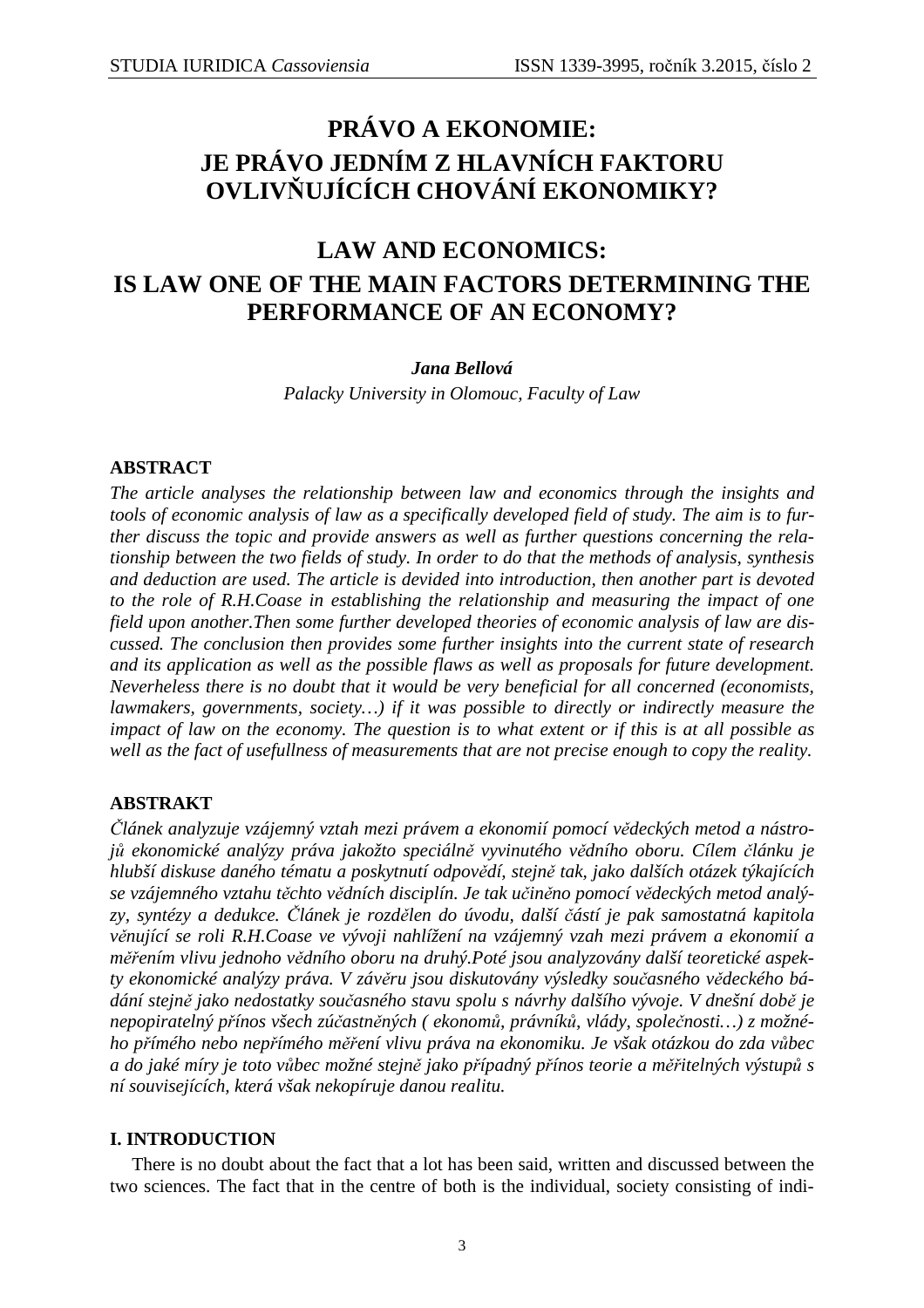viduals makes them both social sciences along with others and there is no doubt about a two way interaction between the two. Establishing the fact of superiority, inferiority or equality is another matter though. This very much depends who provides the answer and from what angle the relationship is looked at. The answer of an economist would be very different to the answer of a lawyer. On the theoretical level it might be possible to find a compromise though I believe deep down an economist would no doubt carry on viewing the law rather as an inferior tool that helps the economy on its way. Just as the lawyer would would not change his mind about the superiority of the law withought which the economy would not exist at all because it would be just too chaotic. The fact that they discuss and try to find a united approach and to work together seems to be the crutial outcome of that and perhaps one day these two fields might be able to walk along hand in hand to the large benefit of everyone, the whole society.

 One thing that both these fields have to face together though is the fact that it is the individuals, people that they deal with. And this makes these two sciences in my opinion extremely vonurable because people change their minds, people change attitudes and generally human behaviour is not that easy to predictable at all as both these fields of study would need them to be. This is why sometimes it is necessary to use the findings of psychology to provide some answers though yet again that helps to cover possible alternatives but still leaves space for unpredictability. But what is the human factor with which it being delt.

 The fact that there are many economic theories that are meant to help to predict future development of the economy and hence the socio-ecomic part of the society is well known.The fact that though being applied to reality the actuall usefulness for the reality and some sort of economic management of the near and far future is debatable though.

 The relationship between law and economics is a matter which can be debated with much fervour. However there is an agreement with regard to two principles. First, economic analysis is at least politically significant to the lawmaker. And second, economic analysis is at least legally significant for those applying the law, to the extent that the law stipulates economics are the standard. $<sup>1</sup>$ </sup>

 Should we look at the relationship from the economic point of view we would find out that in economic theory, there is such a thing as resources that generally cover three cathegories called labour, land and capital and that these are limited and any type of economic good that results from use of either of them or combinations of them is therefor scarce. On the other hand there is such a thing as needs, wishes and these are unlimited. Hence in economics it all comes to the core question of how limited resources can be distributed so as to be able to meet existing needs as efficiently as possible.

 In the context where the resources found at the disposal of society are limited, some of them on the verge of extinction even, economy has been defined as the science of reasonable choice and studies the way in which a person or a group of people use the limited resources to the end of satisfying its own needs.<sup>2</sup>

 The underlying idea is that an efficient allocation of resources adds to the prosperity of society as a whole. And vice-versa. Should there happen to be such a thing as an inefficient allocation of resources, society as a whole looses or lessens its prosperity. For an economist this is then where the law comes in. The law is there to help the most possible sufficiency in allocation of a scare resource. Well in theory anyway.

 $\overline{a}$ 1 HARTMAN, B., J. Perspectives on the Economic Analysis of Public Liability *L*aw.*Journal of European Tort Law.*p.377- 378.

<sup>2</sup> Same source of information..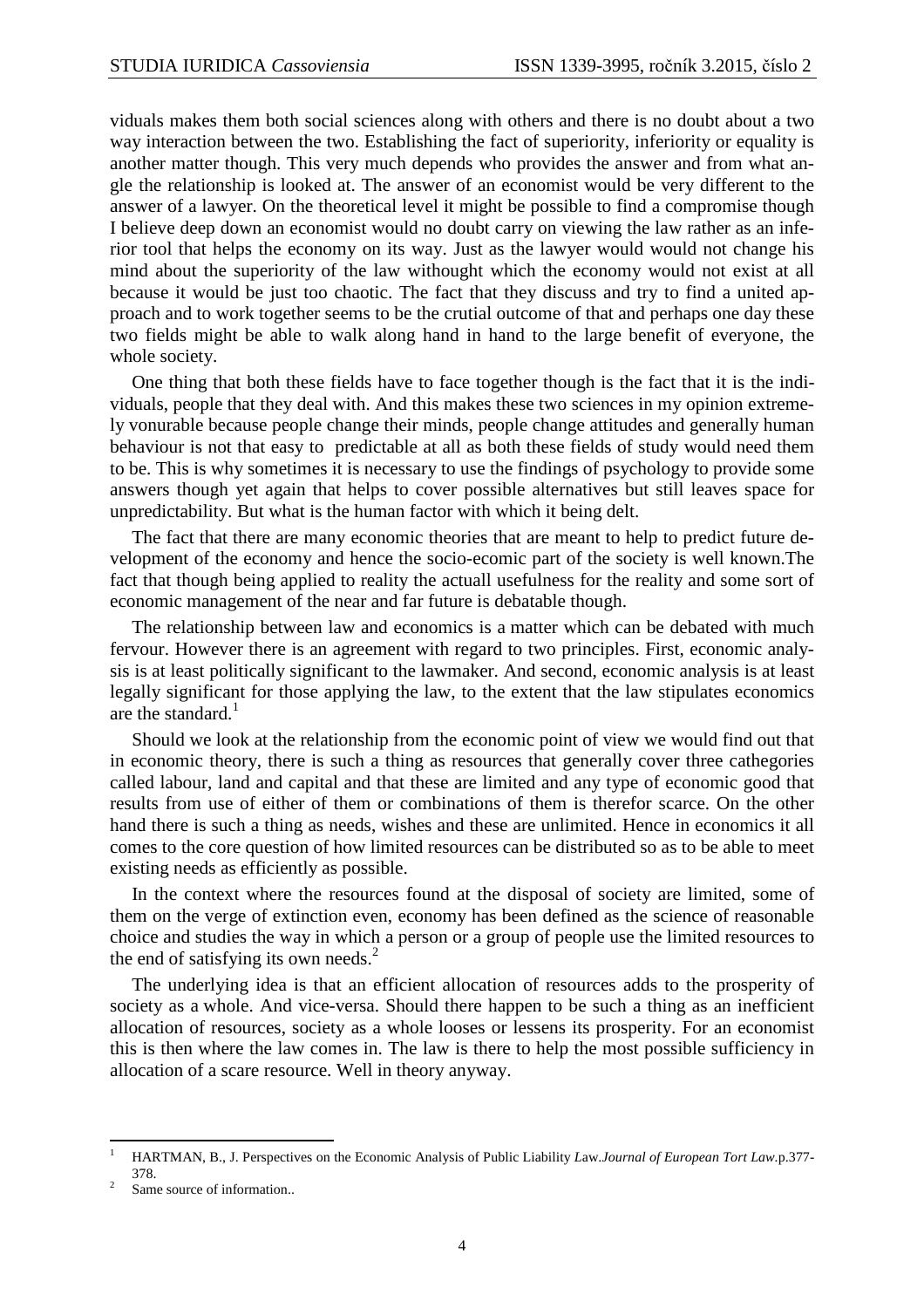On the other hand if we looked at the relationship from a legal point of view we would find that the idea of existence of complex factors that influence law has begun forming along with the first theories regarding the evolutionary, changing nature of law. There have been movements that considered the problem of material sources of law to exceed the area of legal science therefor denying the existence of any factors that would influence the will of the legislator. Admitting the existence of some configuration factors of law equate the recognition of the existence of certain social sources of law and represents a condition for understanding the birth process of legal regulation.<sup>3</sup>

 Should we look at the law, its origins and factors influencing them we would find that economic life and social-political life are considered by many authors as necessary factors in understanding the essential traits of law and consequently as having a considerable weight among the configuration factors of law.<sup>4</sup>

 Hence economics and an economy is then yet another factor that influences the development of the study. On the other hand it has to be said that there are no other legal evolutionary factors which have been discussed and analysed more attentively than economy.

 The reason for this interest is that there are extremely tight connections between legal and economic life. The economic analysis of law has been initially pointed towards areas of private law ( trading companies, competition, intellectual property) and later on this scope was extended to family law, criminal law, taxation, environmental pollution etc.<sup>5</sup>

 The relationship between law and economy can be looked at from several points of view. Law might be looked at as a tool to carry out a certain economic policy in those cases where law intervenes in the relations between social behaviours, organizations and politics. There is also the question of law in the liberal economy as well as the above mentioned inter connection where the law is shaping the economic system through the policies it implements and sustains but vice versa the economy has in my opinion also influenced the legal order and analyses or tries to analyse law by measuring its efficiency as well as trying to react to current economic situations.

 With the onset of legal positivism the independence of law from other spheres of social life mainly politics and economy has risen. In this context a question of how this legal independence could be used and taken advantage of in order to influence the process of globalization.<sup>6</sup>

 The purpose of the economic analysis of law is to establish the efficiency of legal institutions and rules by applying instruments of microeconomics. Economic analysis of law begins from the assumption that law is an instrument and the efficiency of this instrument is sought out to be measured and established. Yet again it is clear that it was originally looked at the system from an economist point of view and that the economists were insearch of answers to their questions hence necessity to measure efficiency etc. As a result though the law is no longer viewed as a tool to force a desired behaviour and forbid the undesired one. And the validity of such law is measuresd in the light of the results desired by the legislators.

 But should law be primarilly concerned with promoting economic efficiency as mentioned above in connection with limited scarce resources and unlimited wishes waiting to be fulfilled?

 The modern field of the economic analysis of law dates back to the 1960s. Until then economics was thought relevant to only a few fields of law – all comercial law and tax law. By the end of 1960s economics was understood to be relevant to the entire domain of the law.

 $\overline{a}$ 

<sup>3</sup> Same source of information.

<sup>4</sup> KAJSCA,A., The role of economy as materiál source of law.*Currentul Juridic*.p.57. 5

Same source of information.

<sup>6</sup> ČERVENÁ, K., ČIPKÁR, J. *Ekonomika, politika a právo v kontexte súčasnej globálnej krízy.*In: Právo, obchod, ekonomika II. Praha:Leges, 2012. p. 393-409 ISBN 978-8087576335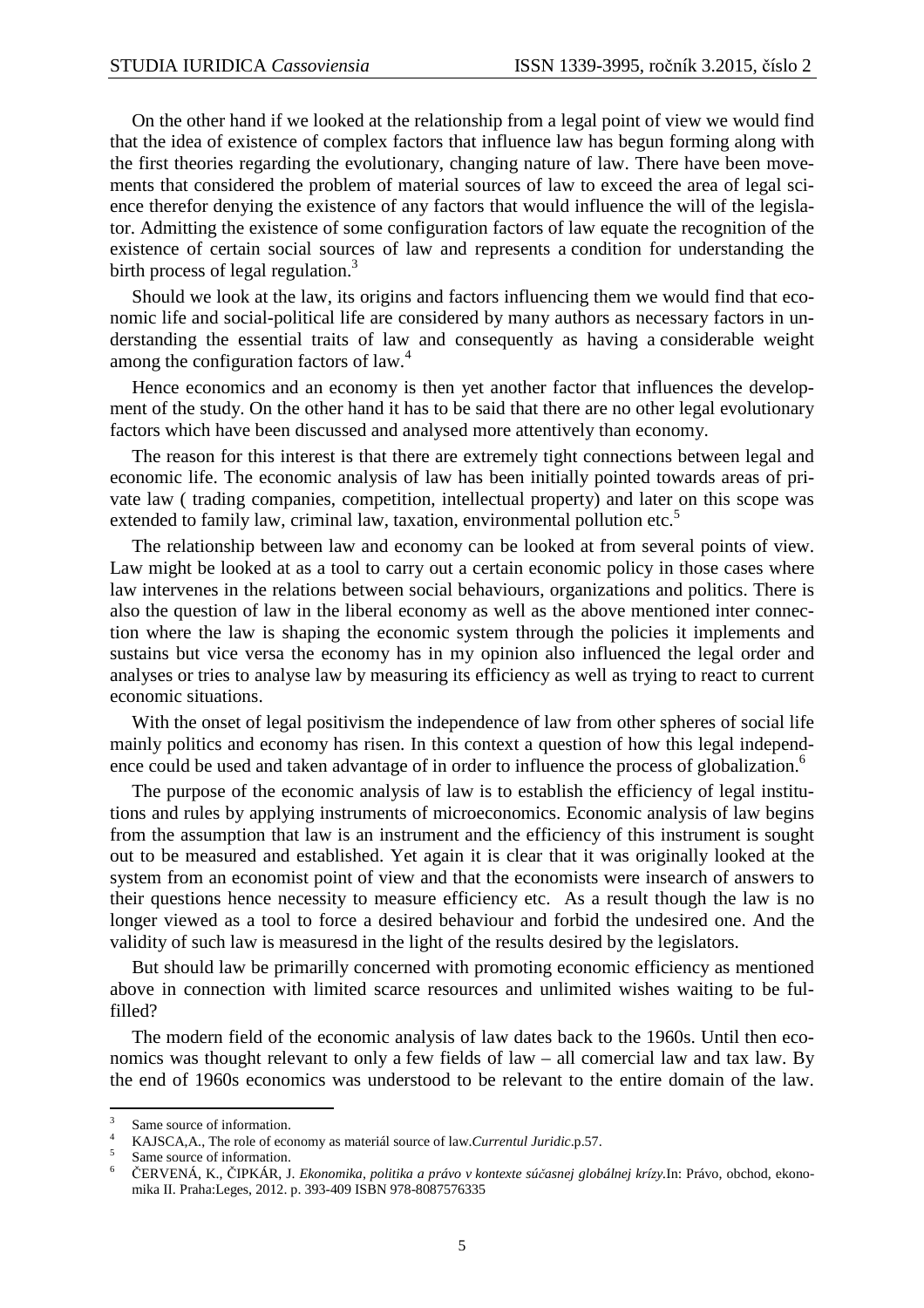Relevant both to understanding the law, that is the positive analysis, as well as to reforming the law, that is the normative analysis.The evolution of law and economics has been shaped by a number of forces such as an increased matematization of economics, the increased availibility of statistical data usable in empirical analysis, broadening of the scope of economics etc. There is also need for economic analysis of law, whether the researchers are economists, lawyers or lawyer-economicst.<sup>7</sup>

 The economic analysis of law as developed by the Chicago school in the early 1960s can trace its origins to various proceeding theories that shaped the western legal thought long before concepts such as market economy, efficiency, transaction costs and law as an instrument for promotion of economic efficiency. The impact of this field of study that pursues to measure the efficiency of legislation and court decisions with conceptual tools provided by economics has not been negligible in common-law systems, mainly in USA, its country of origin. The latest spin-offs of the economic analysis can be found in the comparative law field, namely in the legal origins theories, that link economic performance to certain characteristics of a legal system, implying that some systems are better suited to economic development than others.<sup>8</sup>

### **II. THE ROLE OF R.H.COASE IN ESTABLISHING THE RELATIONSHIP BE-TWEEN LAW AND ECONOMICS**

### **1. R.H.Coase and some of his thoughts**

 $\overline{a}$ 

 *"What I wanted to do was to improve our analysis of the working of the economic system. Law came into the article because, in a regime of positive transaction costs, the character of the law becomes one of the main factors determining the performance of the economy".<sup>9</sup>*

 Here it can clearly be seen that the working of economic system was at the centre of Coase´s attention but also it can be seen that that can not be done without considering the legal framework, and legal regulations. This is one of the reasons why I have chosen R.H.Coase and his views to demonstrate the relationship between law and economics as throughout his work the connection is analysed, determined and taken into consideration.

 *"Economists commonly assume that what is traded on the market is a physical entity, an ounce of gold, a ton of coal. But as lawyers know, what are traded on the market are bundles of rights, rights to perform certain actions. Trade, the dominant activity in the economic system, its amount and character, consequently depend on what rights and duties individual and organizations are deemed to possess-and, these are established by the legal system. An economist, as I see it, cannot avoid taking the legal system into account."*<sup>10</sup>

 I believe that one can not but agree with what Coase put into words. The legal system has to be taken into consideration as it no doubt affects the performance of an economy. But in what way? How? When do for example property rights have a positive effect on the economy and when is the effect negative? When any legal regulation becomes a drive for the economy and when is it a drawback? How does it work and do the policy makers consider the impact of the newly established legal regulation, is it at all possible to predict the impact? How do we know if there are too much or too little regulation?

<sup>7</sup> POSNER, R. A., BECKER, G. The future of law and economics.*Rev. LawEcon.*p.235-236.

<sup>8</sup> POPA, M.F.The academic analysis of law*-* will the Romanian doctrine finally catch up with it?*Challenges of the knowledge society.*p. 597.

<sup>9</sup> COASE, R.H. *Law and Economics at Chicag,* 36 J.L. & ECON. 239, 250-51. (1993).

<sup>10</sup> COASE, R.H. *The 1987 McCorkle Lecture:Blackmail,* 74 VA.L.REV. 655-656. (1988).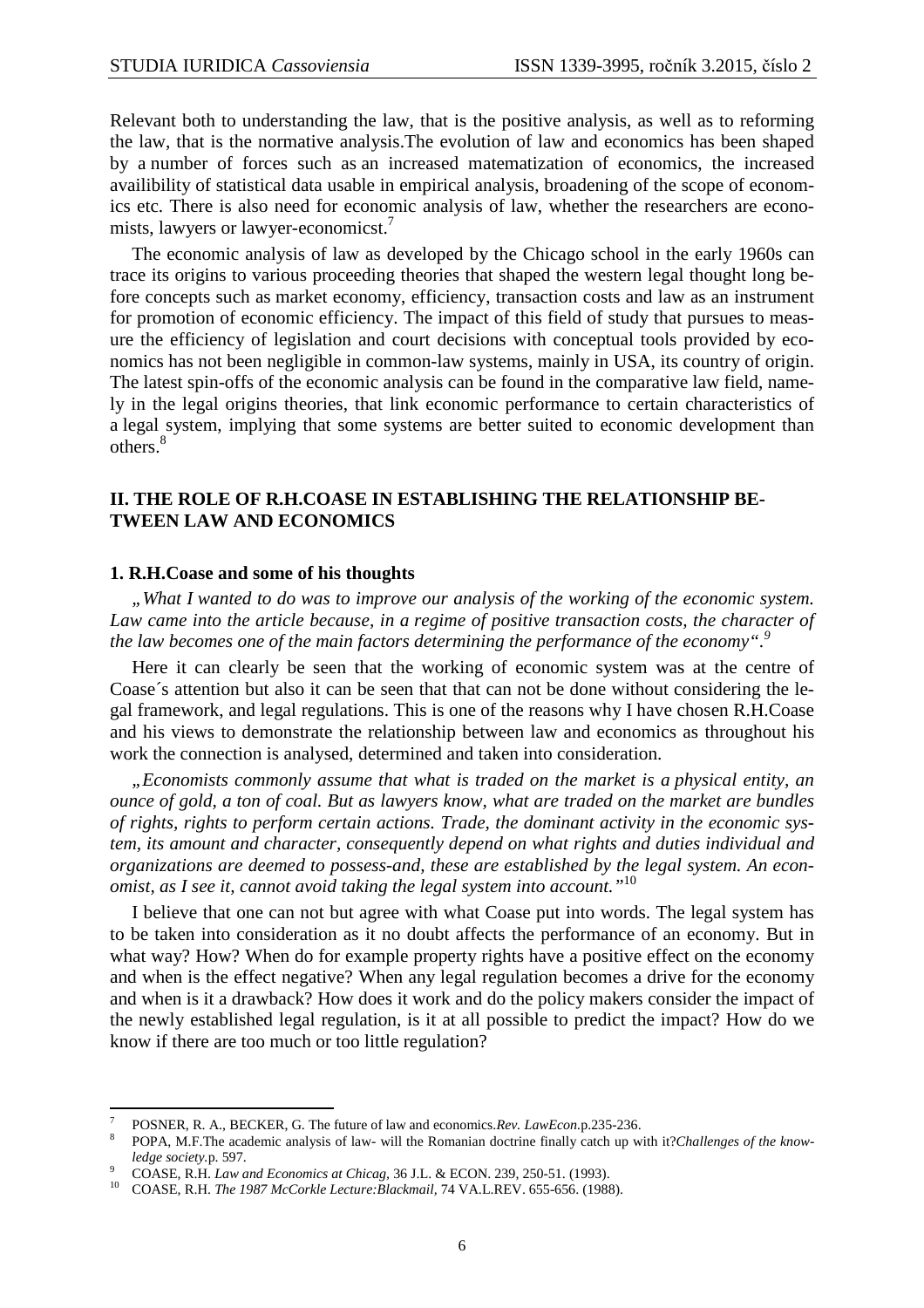*"As I see it, progress in understanding the working of the economic system will come from an interplay between theory and empirical work. The theory suggests what empirical work might be fruitful, the subsequent empirical work suggests what modification in the theory or rethinking is needed, which in turn leads to new empirical work. If rightly done, scientific research is a never-ending proces, but one that leads to greater understanding at each stage."<sup>11</sup>*

 It seems that understanding the economy, the interaction between economy and law and perhaps understanding generally seems to be a constant process, in which one always has to look back and forth, rethink, change, modify, take into consideration and so on but a proces that hopefully leads to a greater knowledge of what is.

*"We do not know, for the most part, what is true or what is false, what is significant and what is not, nor the character of the interrelations of various parts of the institutional structure of the economy. It is our aim to find out*. ."*<sup>12</sup>*

# **2. R.H.Coase and his work<sup>13</sup>**

 A paper cited by the Swedish Academy when awarding Coase the Nobel Prize was The Problem of Social Cost (1960). He wants to know why certain scarcity requires government regulation, whereas for other scarce means, the price mechanism is used. Coase argues that the absence of property rights blocks the use of the price mechanism to allocate the etheric scarcity to its highest bidder. At the same time, in a zero-transaction-cost world, all welfare effects, side effects included, will be traded efficiently. This idea is what economist George Stigler (1911-1991) termed the Coase theorem. Assignment of property rights may reduce transaction cost and induce trade, for example, in externalities.

 Coase's position is that a transaction cost is positive, underlining that this cost profiles economic transactions and their accompanying social arrangements. Otherwise, economic theory may result in what he calls blackboard economics that is formulating economic theory without taking account of information problems. Coase had a coherent view of the economic system, which he owes to his London School of Economics master Arnold Plant (1898-1978), who he claims introduced him to Adam Smith's invisible hand.<sup>14</sup> Coase shows the normal working of the economic system in the light of transaction cost.

 Some of the terms that were actually introduced by either Coase himself of his followers are rather significant and help understand and get a better grasp of the relationship between law and economics.

The terms that need closer attention are the following:

 $11 -$ <sup>11</sup> COASE, R.H. *The Conduct of Economics: The Example of Fisher Body and General Motors .(2006) – see https://www.coase.org/aboutronaldcoase.htm.*

<sup>&</sup>lt;sup>12</sup> Same source of information.

<sup>&</sup>lt;sup>13</sup> Compare with http://www.encyclopedia.com/topic/Ronald\_H.\_Coase.aspx

 $14$  Adam Smith introduced the term "invisible hand" in his  $1776$  book "An Inquiry into the Nature and Causes of the Wealth of Nations" where he states:

<sup>&</sup>quot;Every individual necessarily labours to render the annual revenue of the society as great as he can. He generally neither intends to promote the public interest, nor knows how much he is promoting it .He intends only his own gain, and he is in this, as in many other cases, led by an invisible hand to promote an end which was no part of his intention. Nor is it always the worse for society that it was no part of his intention. By pursuing his own interest he frequently promotes that of the society more effectually than when he really intends to promote it. I have never known much good done by those who affected to trade for the public good."

Thus, the invisible hand is essentially a natural phenomenon that guides free markets and capitalism through competition for scarce resources. – compare with http://www.investopedia.com/terms/i/invisiblehand.asp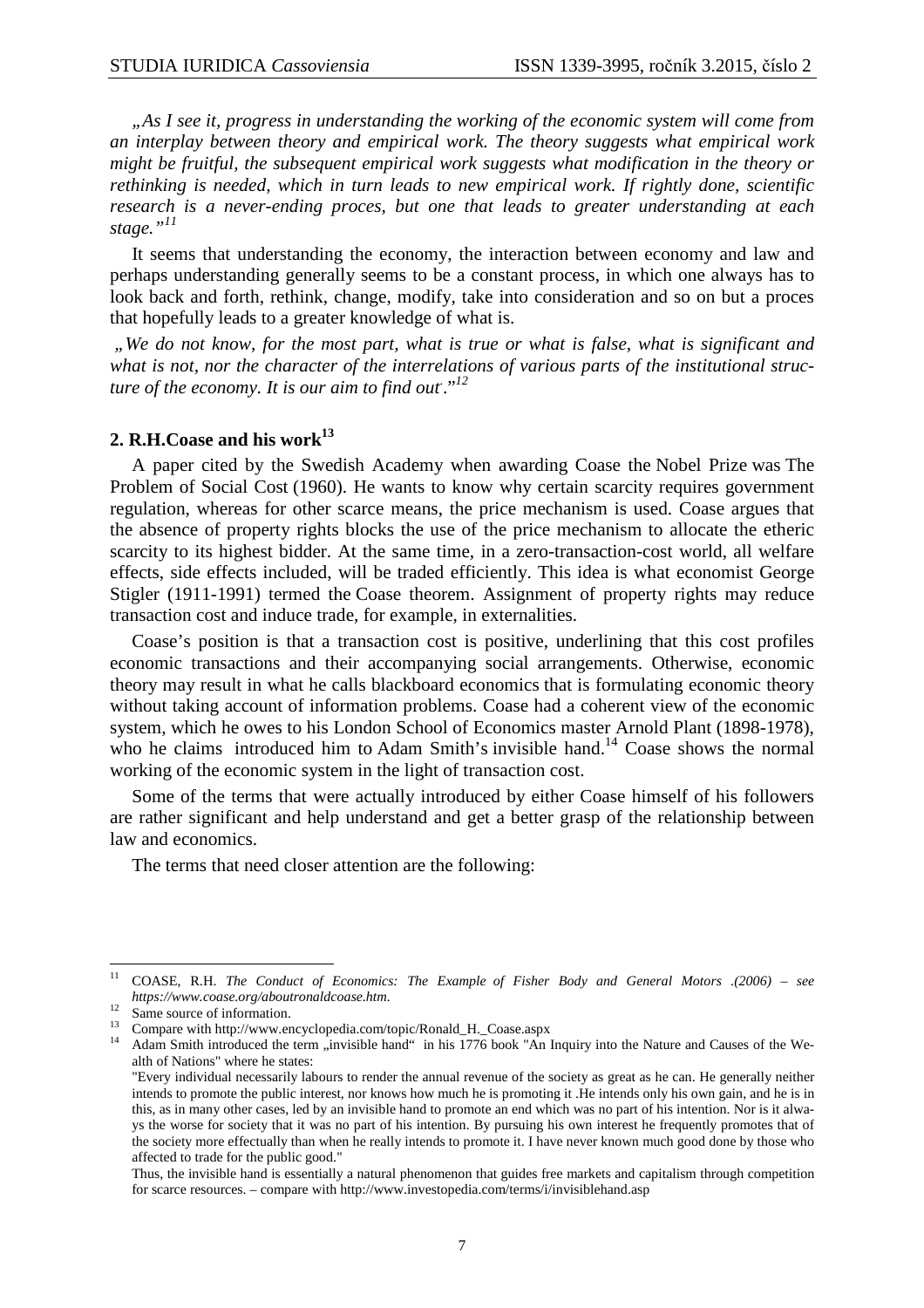### **Transaction costs**

 Transaction costs refer to the costs involved in market exchange.These include the costs of discovering market prices and the costs of writing and enforcing contracts. Transaction cost economics, as developed primarily by Coase , suggests that economic organizations emerge from cost-minimizing behaviour which includes transaction costs in a world of limited information and opportunism.<sup>15</sup>

 Coase argued that without transaction costs the initial assignment of property rights makes no difference to whether or not a farmer and a rancher can achieve the economically efficient outcome. If the cost of restraining cattle by, say, building a fence, is less than the cost of crop damage, the fence will be built. The initial assignment of property rights determines who builds the fence. If the farmer is responsible for the crop damage, the farmer will pay for the fence as long as the fence costs less than the crop damage. If the rancher is responsible for the crop damage, the rancher will build the fence. The allocation of property rights is primarily an equity issue, with consequences for the distribution of income and wealth, rather than an efficiency issue.<sup>16</sup>

# **Coase Theorem<sup>17</sup>**

 Coase Theorem represents a legal and economic theory that affirms that where there are complete competitive markets with no transactions costs, an efficient set of inputs and outputs to and from production-optimal distribution will be selected, regardless of how property rights are divided. Coase theorem asserts that when property rights are involved, parties naturally gravitate toward the most efficient and mutually beneficial outcome. It also states that where there is a conflict of property rights, the involved parties can bargain or negotiate terms that are more beneficial to both parties than the outcome of any assigned property rights.

 The theorem also asserts that in order for this to occur, bargaining must be costless; if there are costs associated with bargaining such as meetings or enforcement, it will affect the outcome. Basically this brings us back again to the necessity of no transaction cost in this case in the form of costs associated with meetings or enforcements.It shows that where property rights are concerned, involved parties do not necessarily consider how the property rights are granted if they can trade to produce a mutually advantageous outcome.

# **Externalities<sup>18</sup> and taxes**

 $\overline{a}$ 

 The concept of externalities refers to costs imposed or benefits conferred on others that are not taken into account by the person taking the action. Some economists such as Pigou would have argued that the existence of externalities is sufficient justification for government intervention. If someone is creating a negative externality, such as pollution, for instance, the producer is engaging in too much of the activity that generated the externality as a by product. Pigou advocated a tax on such activities to discourage them. On the other hand for someone creating a positive externality Pigou would have advocated subsidies for activities that created such positive externalities. These are now called Pigovian taxes and subsidies.

 Pigou's analysis was accepted until 1960, when Ronald Coase showed that taxes and subsidies are not necessary if the people affected by the externality and the people creating it can easily get together and bargain. Adding to the skepticism about Pigou's conclusions is the new view, introduced by public choice economists, that governments fail just as markets do.

<sup>15</sup> https://stats.oecd.org/glossary/detail.asp?ID=3324.

<sup>&</sup>lt;sup>16</sup> Compare with: http://en.wikipedia.org/wiki/Ronald\_Coase as argued in the Problem of Social costs.

Compare with : http://www.investopedia.com/terms/c/coase-theorem.asp.

<sup>&</sup>lt;sup>18</sup> Compare with : http://www.econlib.org/library/Enc/bios/Pigou.html.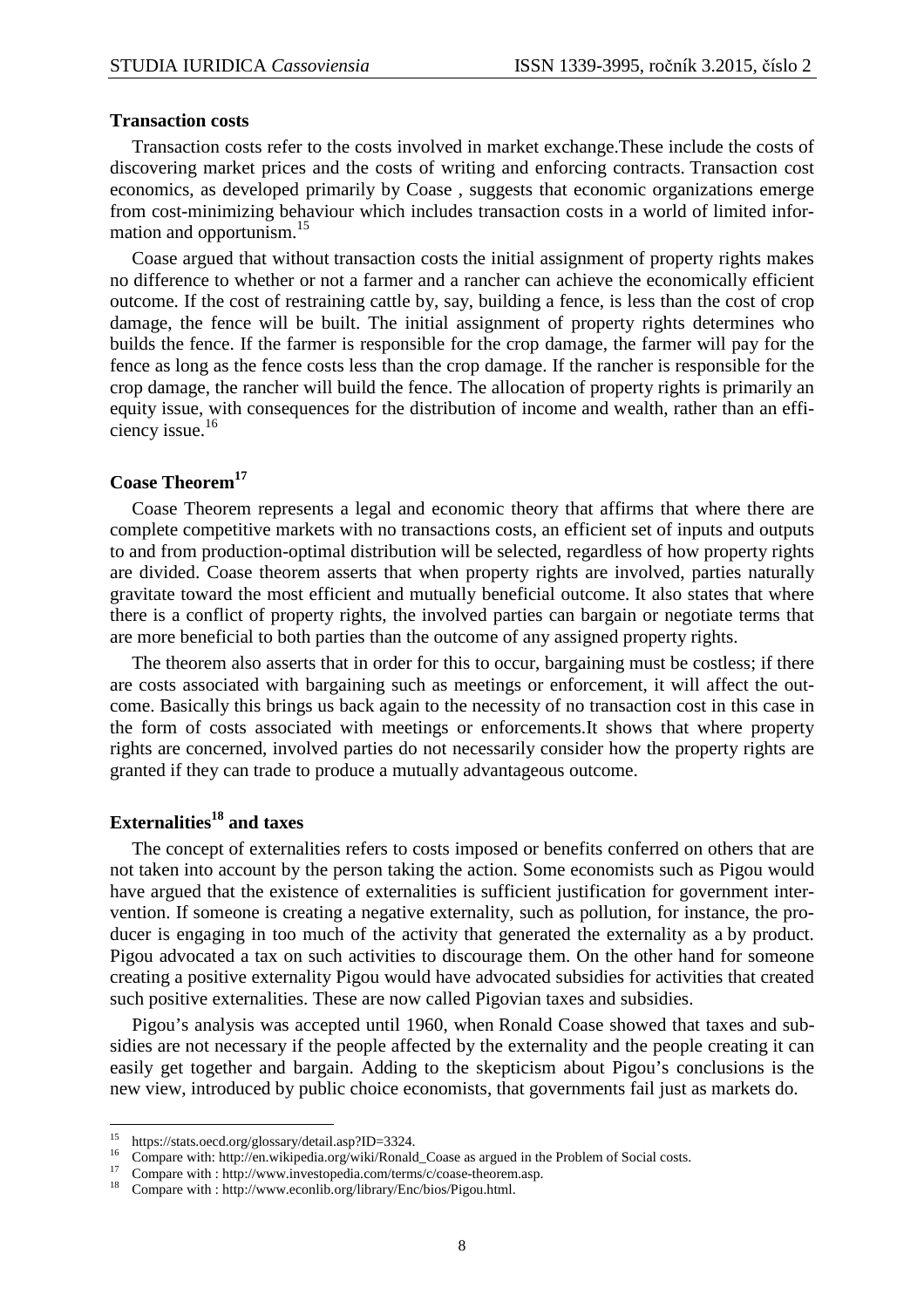Nevertheless, most economists still advocate Pigovian taxes as a much more efficient way of dealing with pollution than government-imposed standards.

### **Property rights**

An inefficient allocation of resources might emerge in case of externalities. These can arise if a decision-maker, in making his decision, disregards the costs and benefits which his decision will produce in relation to the third parties. Turning third-party costs and benefits into costs and benefits for the decision-maker thus helps to prevent misallocations and possible liability claims for damages.<sup>19</sup>

### **III. LAW AND ECONOMICS**

Common law is one of the areas of law in which Coase saw the interaction between law and economics, one of the areas to which he devoted his research. He argued that the existence of a market solution means that the government should not get involved. On the other hand Cheren believes that *"Coase is wrong to argue that it is foolish for the government to handle problems that the market can handle. Whether it is by operating post officies and lighthouses or by resolving conflicts among neighbours or by acting merely because the gov*ernment can."<sup>20</sup>

 That brings us to the question of the role of government as a policy maker and a provider of legal framework for the economic system. The role of the government as represented by individuals can be discussed from several points of view.The question to which extent the policy makers and creators of various legal acts are actually acting in the persuit of prosperity of the whole system and to which extend they tend to pursue their own goals. So in a way it is not only a question of interaction between law and economics in order to reach prosperity as a whole, it is a question also involving politics. And yet again it is the individual human being that is in the centre of the system.

According to Cheren<sup>21</sup> Coase's analysis of the common law arguing that common law courts and governments act to solve problems if and only there are both externalities and sufficient translation costs, is unsound and incomplete. He believes that the existence of both externalities and prohibitive transaction costs is neither a sufficient nor a necessary condition for government action. Cheren goes further and quite bluntly asks: "What then is the theory worth? What is a vending machine worth if it accepts counterfeit and rejects genuine *notes?"<sup>22</sup>*

 Well, in a way this is very difficult to argue with. I would myself be inclined to feel the same as Cheren as I often ask myself what is a theory worth if it does not copy the reality and hence is useless for further predictions either due to the insufficient input due to the amount of variables or simply the condition so often used in economic theories called *ceteris paribus*. In my opinion in real life everything changes.

On the other hand Cheren admits that Coase´s work is venerable and has formed a pillar of the law and economics movement. But a theory of government that is broken is neither sound nor complete it is a broken theory and must be rejected. Some would argue that it is worth modifying Coase´s economic analysis in order to maintain its place in legal scholarship. But in Cheren´s oppinion that would still leave the problem of the analysis´s failure to justify inef-

*tions Refute Coase´s Economic Analysis of the Law..*Case Western Law Review.p.596-597.

<sup>21</sup> Same source of information.

<sup>19</sup> <sup>19</sup> HARTMAN, B., J. Perspectives on the Economic Analysis of Public Liability Law.*Journal of European Tort Law.p.*377.<br><sup>20</sup> Compage with CUEDEN, B.D. Tracis Barlow Rise and Comedia Baseally Bakkity Why Compage Law Mujagu <sup>20</sup> Compare with CHEREN, R.D., *Tragic Parlour Pigs and Comedic Rascally Rabbit: Why Common Law Nuisance Excep-*

<sup>22</sup> CHEREN, R.D.,*Tragic Parlour Pigs and Comedic Rascally Rabbits. Tragic Parlour Pigs and Comedic Rascally Rabbit: Why Common Law Nuisance Exceptions Refute Coase´s Economic Analysis of the Law.*Case Western Law Review.p.596.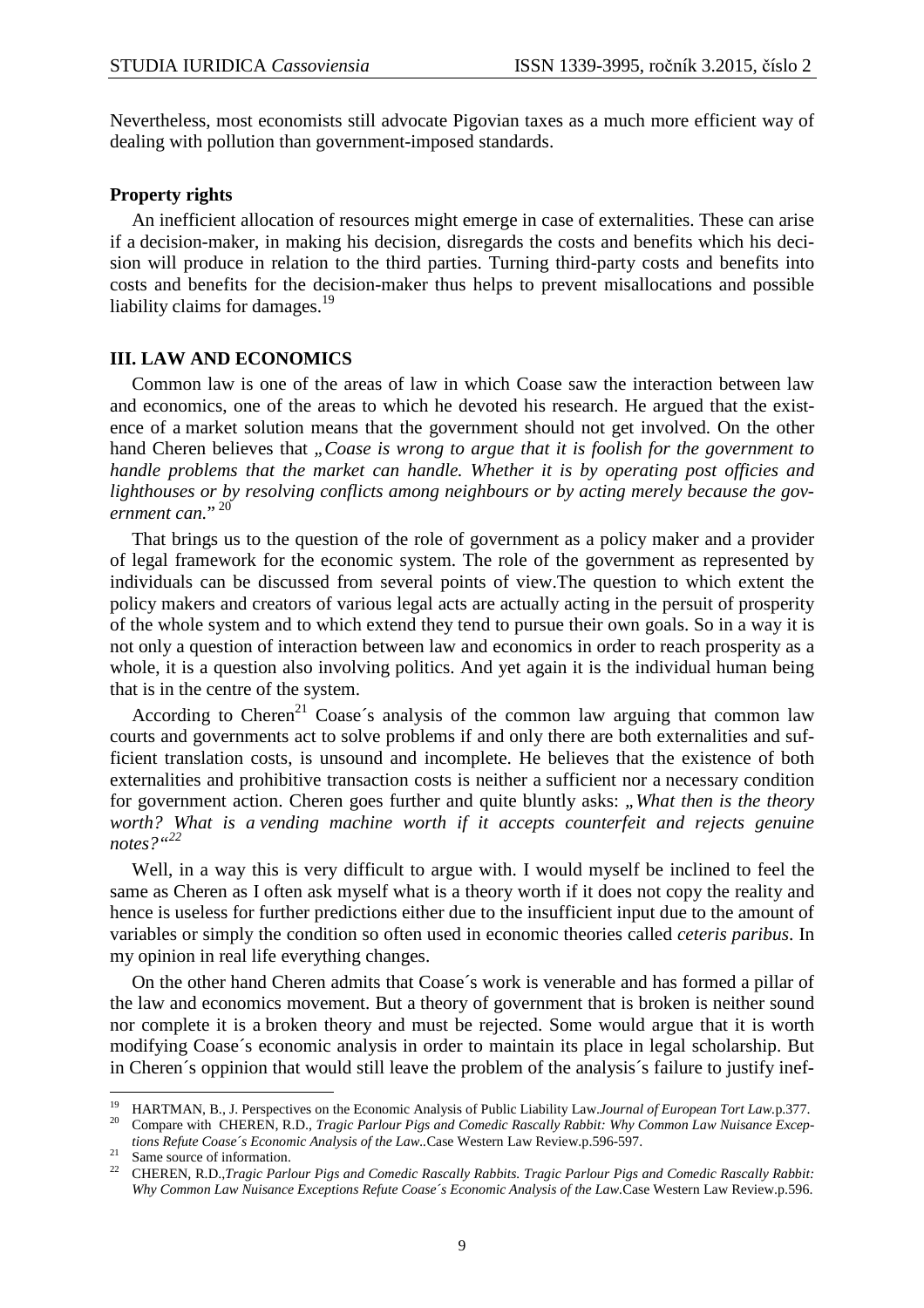ficient yet legitimate government action and Coase´s staunch position that government should never act needlessly, regardless of the effect of action on its power to handle other problems. Cheren says that : "*However attractive it may be to save Coase by fixing his economic analysis for him. It is not worth the trouble.*" 23

### **IV. CONCLUSION**

 In this article I have tried to look closer at the relationship between law and economics through both using the tools and findings of a relatively new field of economics called The economic analysis of law and bring up some of the issues concering the theory and research. On the other hand as stated above there can be found those who do not consider those findings relevant at all. For example

Schlag**<sup>24</sup>** believes that though Coase enjoined us to include law and legal regimes within the study of the economic system he had not provided an economic theory in which it would have been possible. He argues that: "The neoclassical economics does not have any tools to do *that*."<sup>25</sup>

He also states the following concerning the matter<sup>26</sup>:

- 1) Law provides no uncontested or uncontroversial theory as to the effects or ideals of various legal regimes. Law certainly does not arrive on the scene with any adequate theory of its own explaining its (economic) architecture or effects.
- 2) As a formal matter, legal regimes are highly differentiated. The possibilities for decomposing and recomposing any given legal entitlement are numerous.
- 3) In practice, legal regimes are generally neither discrete nor additive in terms of their target domains. They are instead overlapping. Any given economic transaction might be susceptible to regulation by any number of bodies of law (e.g. property,tax, environmental, tort etc.).
- 4) A proper identification of the functions and optimalization of any given legal regime depends upon the identity and functions of neighboring, overlapping, re-enforcing, competitive and antagonistic legal regimes.

 As to his first point one can not but agree. On the other hand if one looks at the interaction between the two from the point of view of economics, it is not the problem of the law. Law I believe is there to help the economy, it certainly can not be expected to come up with calculations and mathematical and statistical methods to derive its impact on the system. That I believe should be quite rightly done by the economic theories.

Schlag<sup>27</sup> adds that given these difficulties there in no guarantee of even partial success. It may be that once the economic effects of legal regimes are included in the neoclassical model, the latter is deformalized and contextualized out of theoreticalexistence, leaving us with no model at all. And this absence of theory is precisely Posner´s<sup>28</sup> complaint agains the old institutionalist economics.

 Schlag then continues with looking seperately at the economists and lawyers in light of his findings. He believes that if Coase was right, then it would have made sence for the neoclassical economists to reconsider their model in light of the effects of law and legal regimes on the

 $23$ <sup>23</sup> Same source of information.

<sup>24</sup> Compare with SCHLAG, P.*Coase Minus the Coase Theorem- Some Problems with Chicago Transaction Cost Analysis.* Review. p.198-204.

<sup>25</sup> SCHLAG, P.*Coase Minus the Coase Theorem- Some Problems with Chicago Transaction Cost Analysis.*Iowa Law Review p.198.

 $\frac{26}{27}$  Same source of information.

Same source of information.

<sup>28</sup> POSNER, R. *The New Institutional Economics Meets Law and Economics..*Institutional and theoretical econ.p.149 .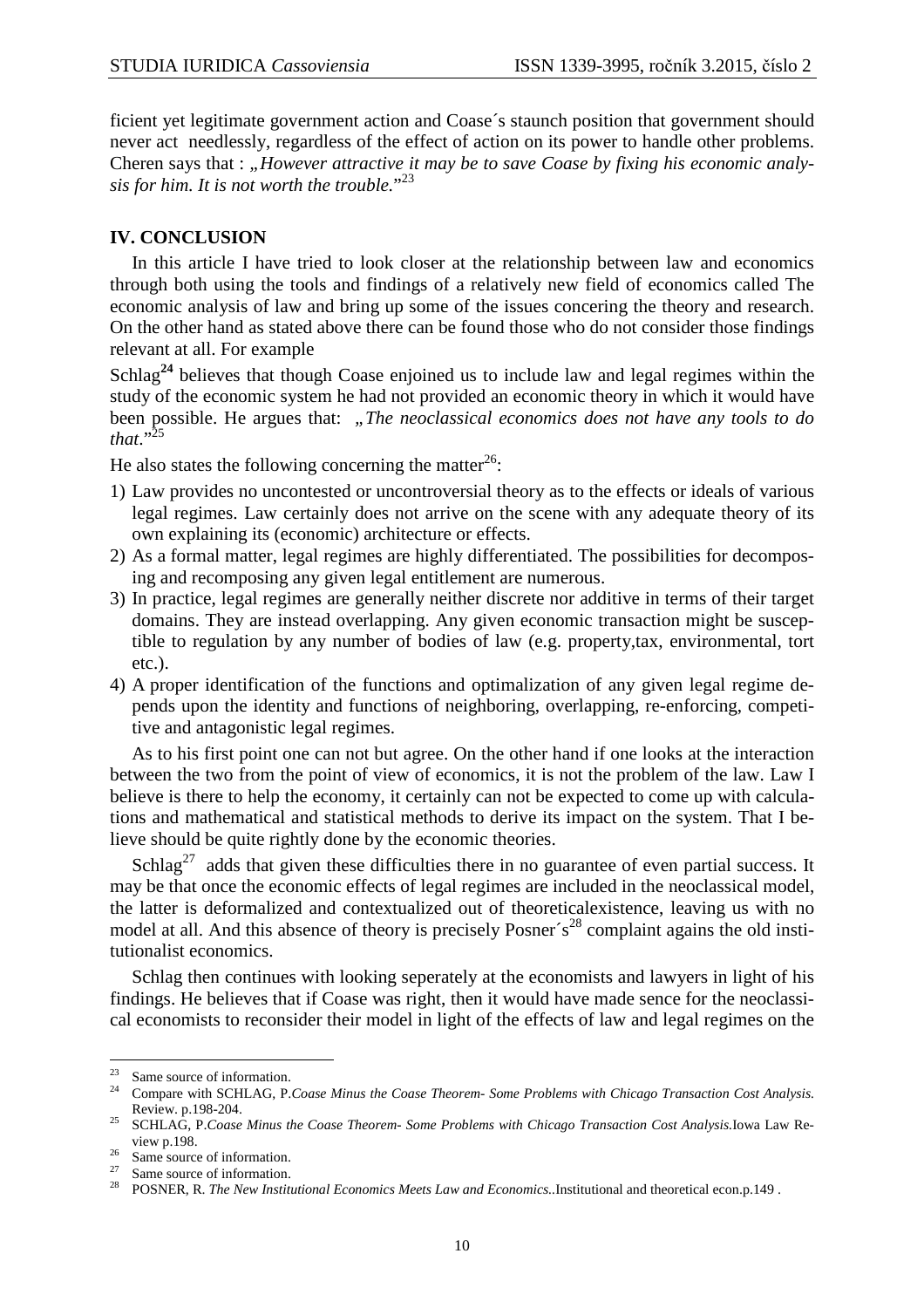identity and costs of production factors. But he believes that the model is in despair. It is in the odd position of excluding the roles of law and legal regimes and yet requiring their inclusion for sound analysis. He<sup>29</sup> says that: "Given the situation, one would have hoped that neo*classical economics would begin to take the character and effect of legal regimes into account*. *One would have hoped for some theorization of the relative virtues and vices of legal regimes in terms of optimizing production. It is safe to say that this did not happen. As for the lawyers it might have been hoped that they would try to develop an economic theory o of law that would accord law its own constitutive role in the performance of markets. Well they have tried but not quite succeeded but at least they tried."*<sup>30</sup>

The property rights approach can also be easily criticized. Champeyrache argues that *It*'s *emphasis on the absence of transaction costs generates a biased and limiting representation of the relationship between law and economics. The Coase Theorem and its various interpretations dismiss the real world of positive transaction costs and therefore take for granted the neutrality of the initial allocation of rights in the economic system*. *The function of law is not even discussed per se; it is assessed only in economic terms of efficiency. The zero transaction cost condition and the negation of the identity-of-owner problem actually lead to a process of law neutralisation, which is both artificial and unsatisfactory."<sup>31</sup>*

 Is it the case that we have a field of science without relative theory? Or might it be the case that law with all its fields could need a slightly different approach in each case? Well, the fact that it is acknowledged that there is a need for such a theory and that the current one might have flaws as is not sufficient may be viewed both positively as well as negatively. The absence or partiality is no doubt negative on the other hand the promotion of such vacancy with the stress of its necessity gives a lot of hope and opportunities for the future.

# **KEY WORDS**

economics, law, economic analysis of law, interaction, economic system

### **BIBLIOGRAPHY**

- 1. CHAMPEYRACHE, C., *The Assumption of Law Neutrality: Property Rights Theory Versus Legal-Economic Nexus*. OECONOMIA.vol.3.2013.p.391-419. ISSN 1010-8831
- 2. CHEREN, R.D.,*Tragic Parlour Pigs and Comedic Rascally Rabbits.*Case Western Law Review,volume 63, Issue 2. 2012.p.556-598 ISSN 0362-8892
- *3.* COASE, R.H. *The Conduct of Economics: The Example of Fisher Body and General Motors* .2006. – see *https://www.coase.org/aboutronaldcoase.htm*
- 4. COASE, R.H. *Law and Economics at Chicago school.* Journal of Law and Economics. volume 36.. 1993. p. 250-51. ISSN 1617-7134
- 5. COASE, R.H. *The 1987 McCorkle Lecture:Blackmail,* The Case Western Law Revies.1988. p. 655-656. ISSN 0008-7262
- 6. ČERVENÁ, K., ČIPKÁR, J. *Ekonomika, politika a právo v kontexte súčasnej globálnej krízy.*In: Právo, obchod, ekonomika II. Praha:Leges, 2012. p. 393-409 ISBN 978- 8087576335

<sup>29</sup> <sup>29</sup> SCHLAG, P.*Coase Minus the Coase Theorem- Some Problems with Chicago Transaction Cost Analysis.*Iowa Law Review p.198.

<sup>30</sup> Same source of information.

<sup>31</sup> CHAMPEYRACHE, C., *The Assumption of Law Neutrality: Property Rights Theory Versus Legal-Economic Nexus*. OECONOMIA.vol.3.2013.p.391-419. ISSN 1010-8831.